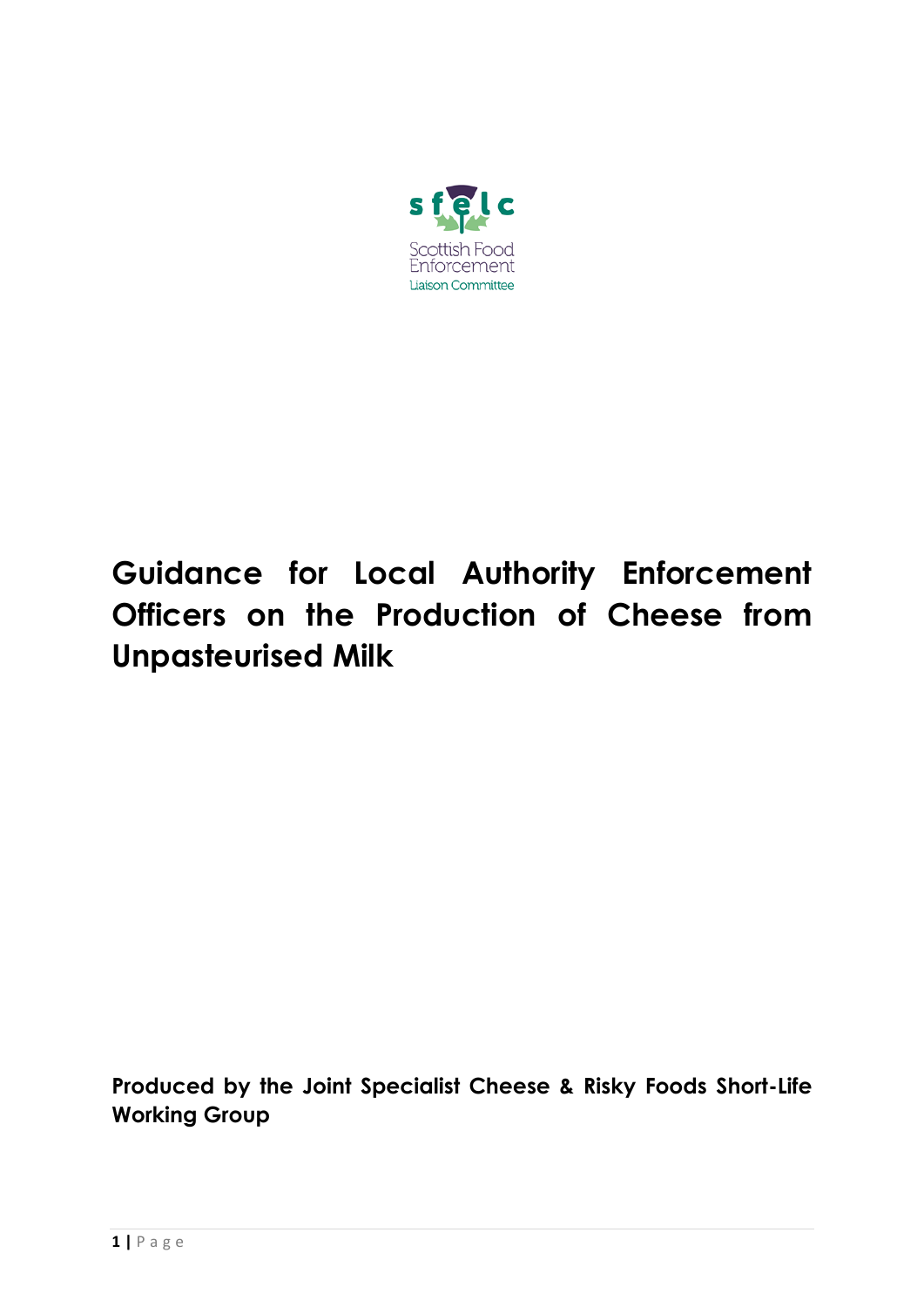## **October 2018**

## **Guidance for Local Authority Enforcement Officers on the Production of Cheese from Unpasteurised Milk**

## **1.1 Purpose of Guidance**

This guidance aims to ensure a consistent approach to enforcement is applied throughout Scotland by Local Authority enforcement officers with regard to official controls in establishments involved in the production of cheese made from unpasteurised milk. The guidance also applies when considering applications for approval in accordance with EC 853/2004.

In particular it aims to assist officers in verifying the validation of food safety management systems (FSMS) for the production of such cheese and suggests the enforcement approach in the absence of validation/verification. It is important to emphasise that the Food Business Operator (FBO) is responsible for validating the FSMS, and verifying, on an on-going basis, that it is operating effectively. The role of the enforcement officer is to ensure appropriate validation and verification is being undertaken by the FBO, through the evaluation of the FSMS, and where necessary, additional checks to verify the efficacy of the system.

## **1.2 Scope of Guidance**

This guidance applies to all establishments producing cheese from unpasteurised milk. The scope is not restricted to milk from a specific species and is considered applicable to cheese made from cows, goats, sheep and buffalo milk.

The guidance has been developed in relation to the control of STEC (including *E. coli* O157), however, it is recognised that there are currently limitations in relation to testing for STEC, including access to accredited commercial laboratories, the availability of methods for detecting all STEC strains and the interpretation of results. The implication of this is that FBOs may not be in a position to demonstrate that their FSMS is validated for the control of all STEC strains<sup>1</sup>.

This document therefore intends to provide a guide to the evidence that is needed from cheesemakers in order to demonstrate that they understand the hazards associated with STEC, that they have appropriate controls in place to reduce the risk of contamination and are implementing testing and audit regimes to verify that these controls are operating as effectively as possible.

Whilst the guidance refers primarily to the control of STEC, it is expected that FBOs will also have identified other relevant pathogens (e.g. *Listeria monocytogenes*, coagulase positive *Staphylococcus aureus*, Salmonella) as hazards and introduced validated controls for these as part of their FSMS.

 $\overline{\phantom{a}}$ <sup>1</sup> Additional information on STEC testing methods is provided at Annex 3. Enforcement officers are advised to consult their Food Examiner or Food Standards Scotland for advice on methods for STEC testing.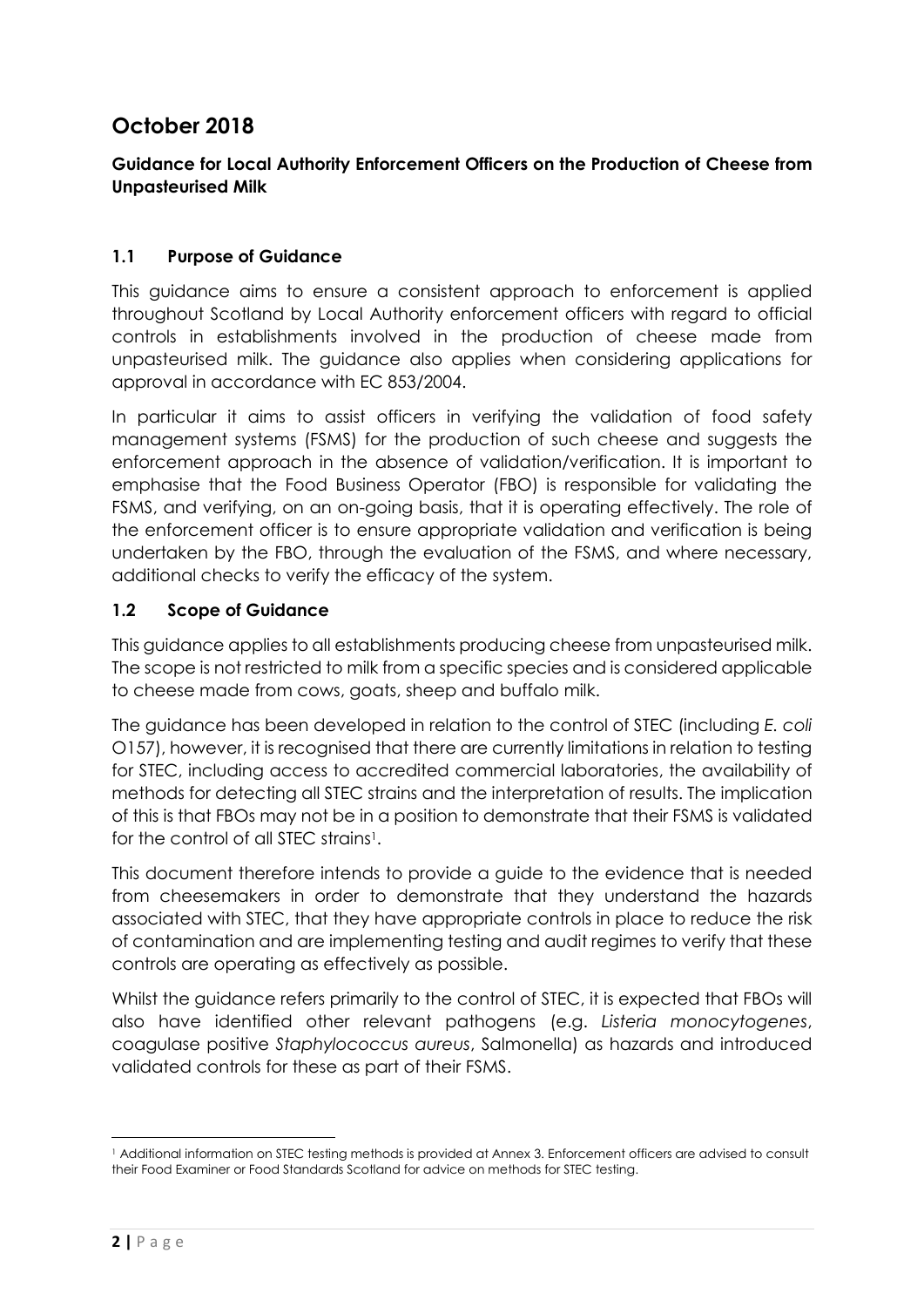The guidance considers the potential for STEC to be present in raw milk used for the production of cheese made from unpasteurised milk and its potential to survive during the production of certain types of cheese. Subsequent to the controls at milking, it is expected that establishments will have implemented effective controls to prevent cross contamination at later stages during the production process. Therefore the control of downstream cross contamination risks are not discussed further in this guidance. (Upstream controls relate to milk production, storage and where applicable transport. Downstream controls relate to all of the stages of raw milk cheese production following receipt of raw milk.)

When upstream controls are being relied upon to ensure food safety, the principles of cross contamination and Food Safety Management will require to be applied throughout the supply chain from the earliest point onwards. This will involve establishments which would not normally be required to apply such principles such as primary producers of milk.

The importance of a close working relationship between the milk production holding and cheesemaker is therefore of critical importance, particularly where the milk is sourced externally i.e. from a dairy herd not under the control of the cheesemaker.

The *European Guide for Good Hygiene Practices in the Production of Artisanal Cheese and Dairy Products* and the *Specialist Cheesemakers Association Assured Code of*  **Practice** provide detailed guidance on raw milk production and the cheese production process. It is expected that FBOs will be familiar with these documents and will have implemented the controls outlined in them. This guidance does not, therefore, discuss the specific controls outlined in these documents, but focuses on the evidence that is needed to demonstrate, as part of the FBO's FSMS, that the controls they are implementing are effective.

## **1.3 Format of Guidance**

The guidance consists of:

- An enforcement decision tree to assist officers
- Supplementary guidance to assist in verifying the validation status of the documented FSMS (Section 2, Annexes 1 & 2)
- Officer resources (Annex 3)

## **1.4 Revision and Adoption of Guidance**

This document is intended for the purpose of the new enforcement approach proposed by SFELC for the inspection and enforcement of food safety controls applied by cheesemakers producing cheese made from unpasteurised milk.

The guidance reflects current knowledge and understanding in relation to STEC and the production of cheese from unpasteurised milk. It is intended to review and update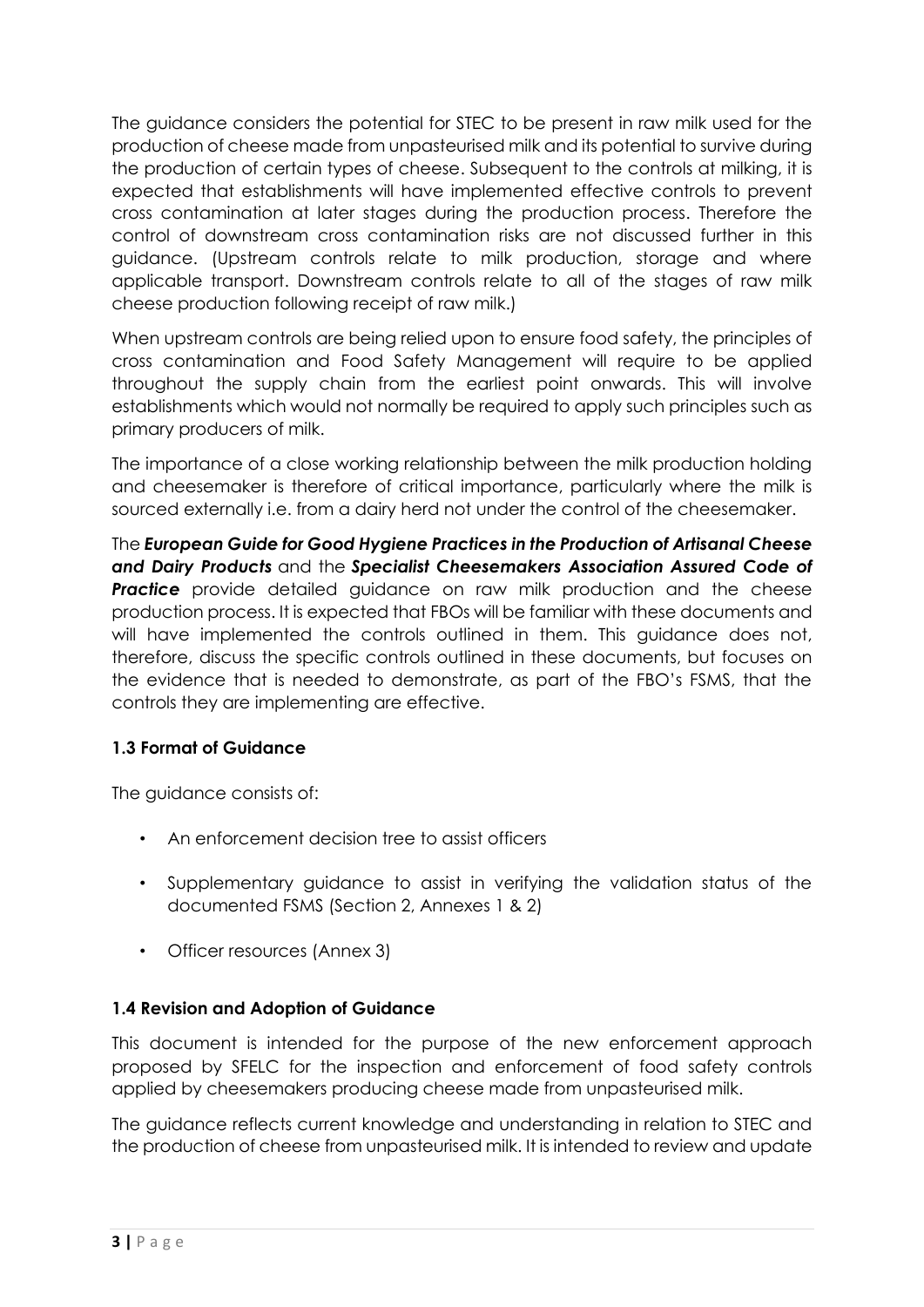this document in December 2019 based on the experience of Local Authority enforcement officers following implementation of the proposed approach.

The guidance will also be updated on an on-going basis as further evidence becomes available, particularly in relation to existing gaps in scientific data relating to the microbiological quality of raw milk used in artisan cheese production, and the effect of controlling factors/control measures on the survival and growth of STEC and other pathogens. A full review of the guidance will take place in April 2022 taking into consideration all newly available scientific data to determine whether the enforcement approach outlined in this guidance is still appropriate.

This guidance accordingly recognises the potential for residual food safety risk on the part of FBOs who continue to place food upon the market pending the comprehensive validation of their procedures based upon the HACCP principles. This guidance suggests a pragmatic and an interim approach, which is considered to be balanced, proportionate and reasonable to the level of potential residual risk and which is also recognised as consistent with Food Standard Scotland's Regulatory Strategy.

In deciding to adopt the approach within this guidance, it is suggested that Lead Officers fully advise their Authority of the implications of this guidance and that this guidance is approved by the Elected Members as an addendum to the existing Enforcement Policy.

Continued application of this guidance is only considered to be appropriate where Official Controls continue to verify that there is no actual exposure of the consumer to a food safety hazard. In circumstances where risks are verified as actual (i.e. no longer potential in terms of Procedures based upon the HACCP principles that remain to be validated) LAs must take the appropriate enforcement action in terms of their own Enforcement Policies.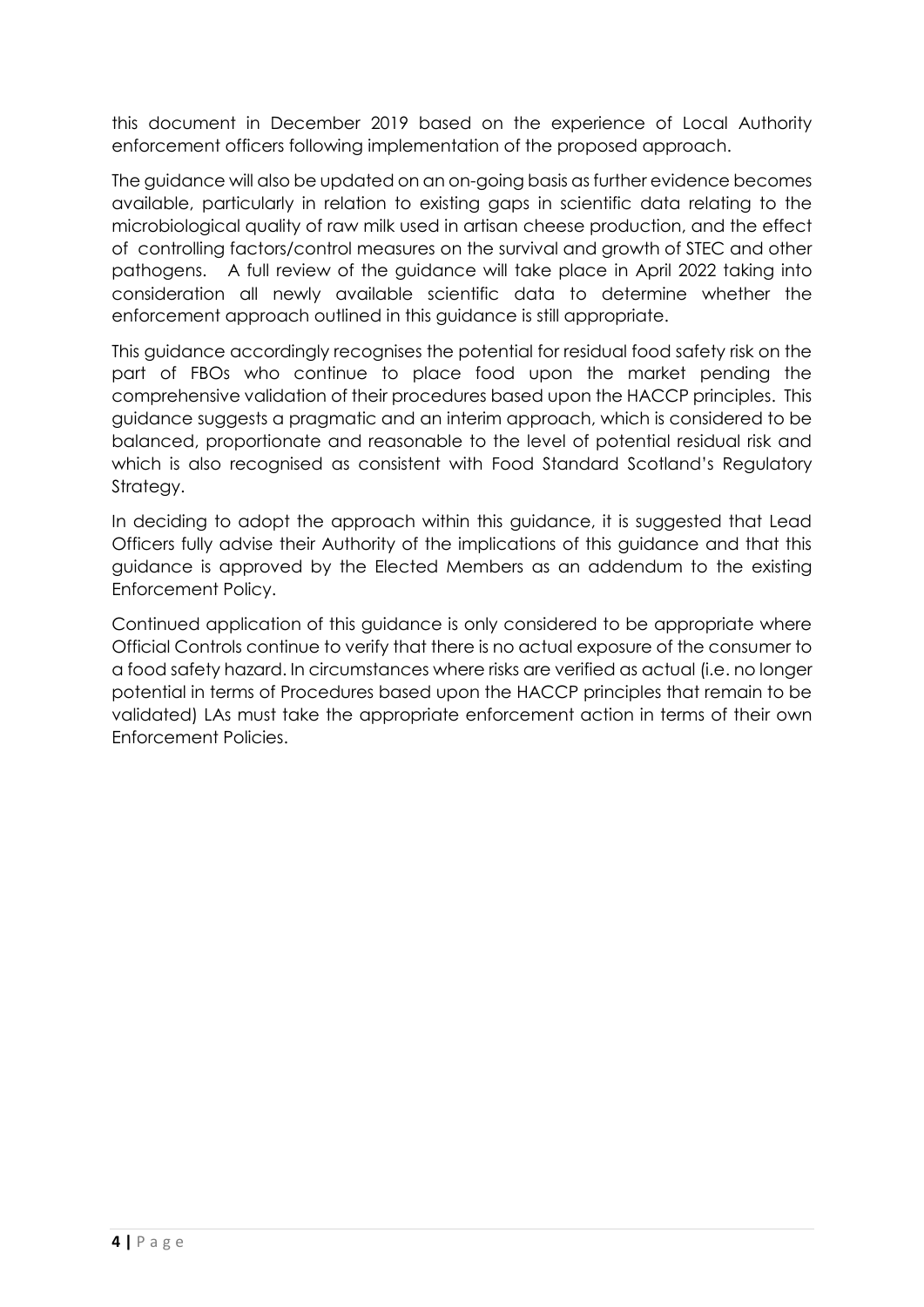

## **5 |** P a g e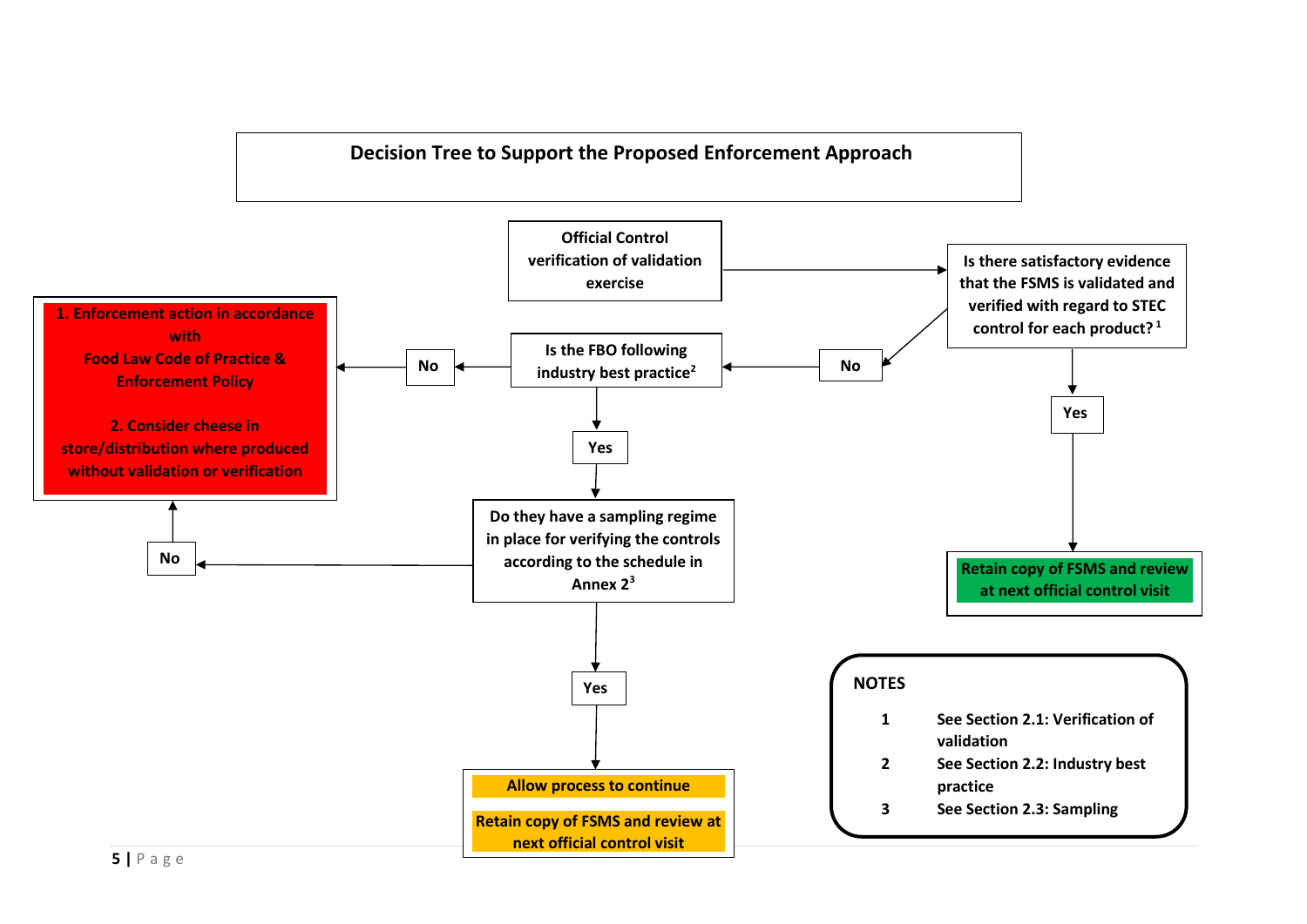## **2.1 Verification of Validation**

The SFELC document *'Verification of Food Safety Management Systems: Principles for Official Controls in the Approved/Manufacturing Sector'* provides guidance for officers on the effective verification of FSMSs, including the validation process. (Note this document is currently being piloted, however, can be made available to officers on request by contacting [SFELC@fss.scot](mailto:SFELC@fss.scot) )

Article 5 of EC Regulation 852/2004 requires identification of hazards which require to be prevented, eliminated or reduced to an acceptable level and identification of the critical control points at the step(s) which will achieve this.

With regard to raw milk cheese production, the validation process for each establishment will vary depending on how the FBO elects to control the significant hazards relating to their products. The FBO is required to provide sufficient evidence to satisfy the Local Authority that they have identified significant hazards and are taking appropriate measures, which will consistently prevent, eliminate or reduce these hazards to an acceptable level. As there are a variety of ways this may be achieved it is not possible to specify what evidence will require to be provided, however, this is discussed in more detail below.

It is expected that a FSMS for the production of cheese made from unpasteurised milk will identify STEC/*E. coli* O157 as a hazard which requires to be prevented, eliminated or reduced to an acceptable level. STEC/*E. coli* O157 can contaminate raw milk through the introduction of faecal material during the milking process. Stringent hygiene controls at milking therefore play a key role in preventing the introduction of faecal contamination which is particularly important when the FBO is unable to demonstrate that pathogens are either eliminated or reduced to an acceptable level further downstream during the processing/maturation stages.

Where an FBO elects to demonstrate that STEC/*E. coli* O157 is **prevented**, supporting evidence to validate this will require to demonstrate that either upstream controls are in place to prevent contamination of the raw milk or that any contamination in the incoming raw milk will be detected to allow for effective corrective actions. This is summarised in Table 1 below, with examples of evidence required. However, given the potential for contamination of raw milk and the limitations of sampling, it is considered unlikely that FBOs will choose to validate this proposition but rather consider these factors in combination with the cheese production process as discussed below.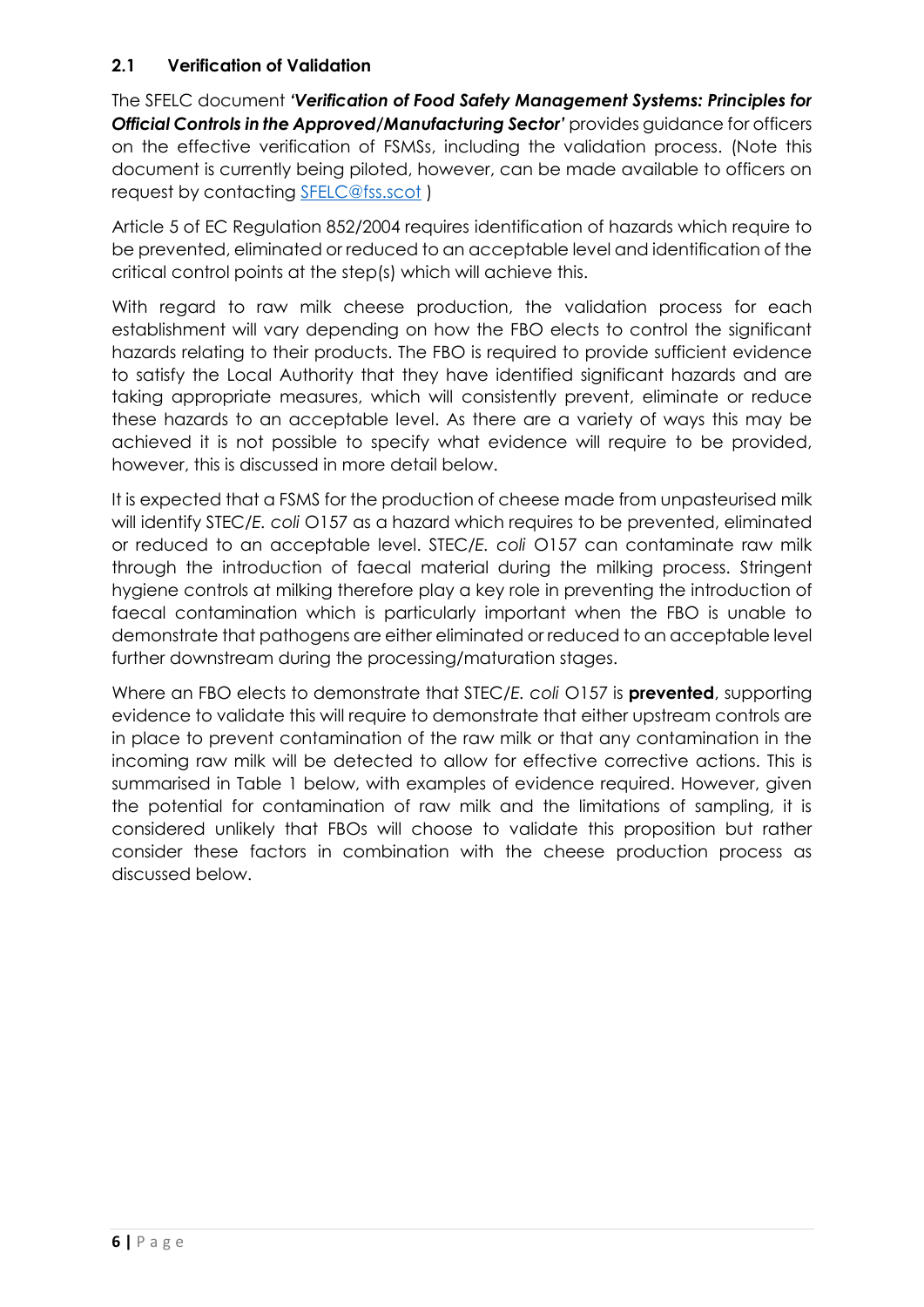| Table 1: Validation Evidence - (Upstream Controls) 'Prevention'                                                                                                                                                                                                                                                                                                                                                                                                                                                                                                                                                                                                                                                                                                                                                                       |                                                                                                                                                                               |  |  |  |  |  |
|---------------------------------------------------------------------------------------------------------------------------------------------------------------------------------------------------------------------------------------------------------------------------------------------------------------------------------------------------------------------------------------------------------------------------------------------------------------------------------------------------------------------------------------------------------------------------------------------------------------------------------------------------------------------------------------------------------------------------------------------------------------------------------------------------------------------------------------|-------------------------------------------------------------------------------------------------------------------------------------------------------------------------------|--|--|--|--|--|
| System of<br>control                                                                                                                                                                                                                                                                                                                                                                                                                                                                                                                                                                                                                                                                                                                                                                                                                  | <b>'Prevention'</b> – Source Controls are effective in preventing or detecting<br>faecal (STEC) contamination of incoming raw milk i.e. further controls are not<br>validated |  |  |  |  |  |
| <b>Standard to be</b><br>demonstrated                                                                                                                                                                                                                                                                                                                                                                                                                                                                                                                                                                                                                                                                                                                                                                                                 | E. coli O157/STEC is either absent in the incoming milk or, where, present, will<br>be detected to allow for implementation of timely and effective corrective<br>actions     |  |  |  |  |  |
| Examples of evidence which may contribute to a validated FSMS                                                                                                                                                                                                                                                                                                                                                                                                                                                                                                                                                                                                                                                                                                                                                                         |                                                                                                                                                                               |  |  |  |  |  |
| (a) Evidence that upstream controls are in place to <b>prevent</b> E. coli $O157/STEC$<br>contamination of the raw milk supply (considered to be unrealistic).<br>(b) Evidence that upstream controls are in place to <b>minimise</b> E. coli O157/STEC<br>contamination of the raw milk supply i.e. evidence of a robust system of audit checks in<br>place to verify that the necessary hygiene controls are being applied consistently and<br>effectively at all stages during milking, transportation and storage of raw milk prior to<br>processing, in conjunction with a sampling programme for every incoming batch of raw<br>milk.<br>(c) Where the FBO's proposition is that the upstream controls <b>minimise</b> E. coli O157/STEC<br>contamination of the raw milk supply rather than prevent it, the sampling programme |                                                                                                                                                                               |  |  |  |  |  |
| referred to at (b) above for a FSMS based on prevention of contamination would require<br>to ensure that E. coli O157/STEC in the raw milk will <b>always</b> be detected where present<br>(considered to be unrealistic)<br>(d) Effective internal traceability to allow for the isolation of any batch of cheese already<br>in production from milk where E. coli O157/STEC has been detected and controls to<br>prevent cross contamination of other batches.                                                                                                                                                                                                                                                                                                                                                                      |                                                                                                                                                                               |  |  |  |  |  |

Where an FBO elects to demonstrate that STEC/*E. coli* O157 is **reduced to an acceptable level**, it is considered necessary for consistency of enforcement to agree what the acceptable level is. The low infective dose of STEC/E. coli O157 requires the precautionary principle<sup>2</sup> to be applied, therefore, the acceptable level is considered to be absence in the end product, in effect demonstrating that STEC/*E. coli* O157 has been **eliminated.** This is consistent with the *[HPA Guidelines for Ready to Eat Foods](https://assets.publishing.service.gov.uk/government/uploads/system/uploads/attachment_data/file/363146/Guidelines_for_assessing_the_microbiological_safety_of_ready-to-eat_foods_on_the_market.pdf)* which requires absence of *E. coli* O157 in 25g of ready to eat food.

 $\overline{\phantom{a}}$ 

<sup>&</sup>lt;sup>2</sup> Regulation (EC) 178/2002, Article 7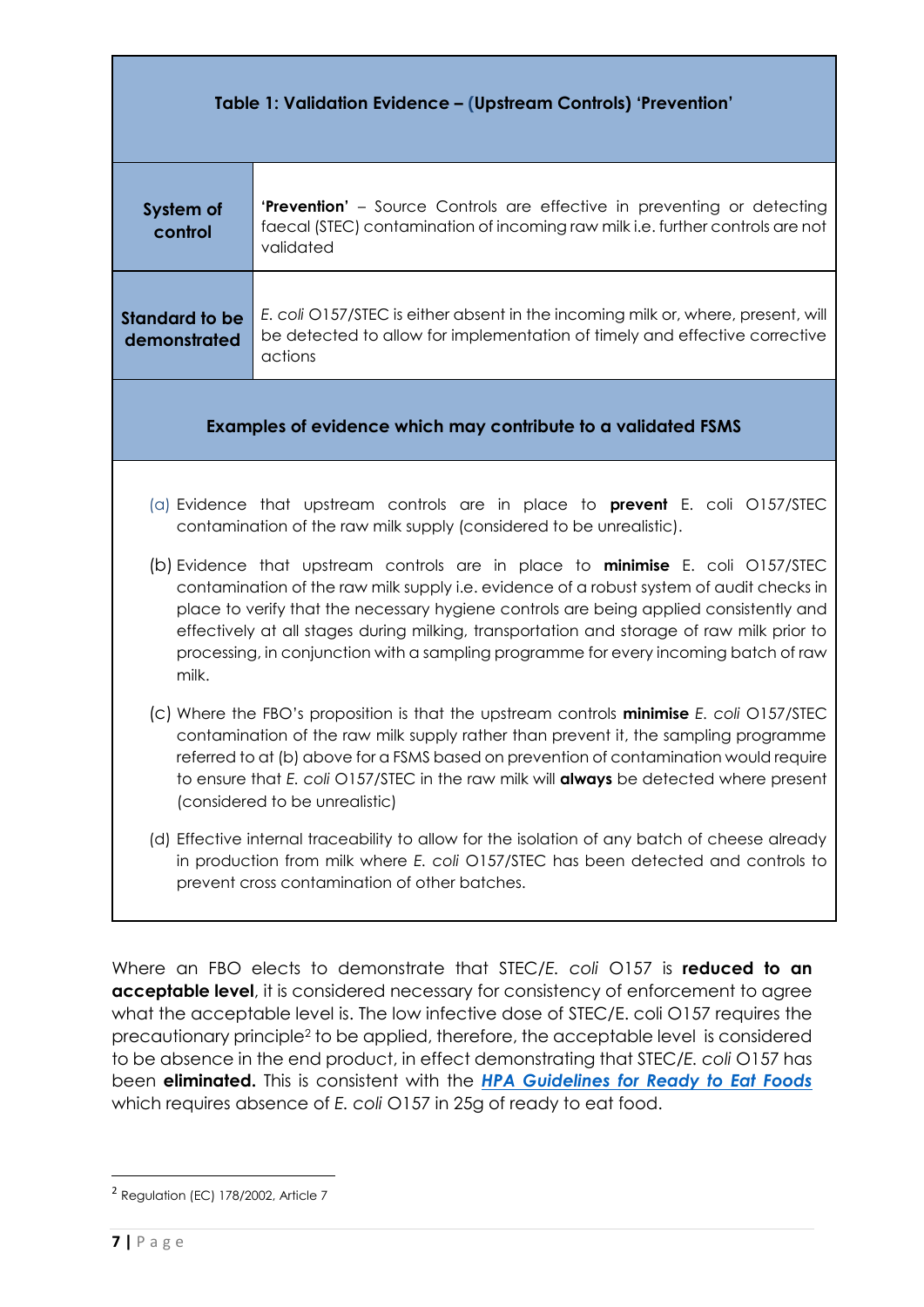It is likely that this will involve a combination of 'source control' i.e. minimising contamination in the incoming milk and 'process control' i.e. demonstrating that the production process is effective in reducing any contamination in the raw milk to an acceptable level. This is summarised in Table 2 below.

| Table 2: Validation Evidence - (Downstream Controls) 'Reduction to Acceptable<br>Level/Elimination'                                                                                                                                                                                                                                                                                                                                                                                                                                                                                                                                                                                                                                                         |                                                                                                                                                                                                                                                                       |  |  |  |  |  |  |
|-------------------------------------------------------------------------------------------------------------------------------------------------------------------------------------------------------------------------------------------------------------------------------------------------------------------------------------------------------------------------------------------------------------------------------------------------------------------------------------------------------------------------------------------------------------------------------------------------------------------------------------------------------------------------------------------------------------------------------------------------------------|-----------------------------------------------------------------------------------------------------------------------------------------------------------------------------------------------------------------------------------------------------------------------|--|--|--|--|--|--|
| System of<br>Control                                                                                                                                                                                                                                                                                                                                                                                                                                                                                                                                                                                                                                                                                                                                        | 'Reduction to An Acceptable Level/Elimination'- The milk is subject to one<br>or more processes which eliminate STEC/E. coli O157 or results in physico-<br>chemical parameters (i.e. the chemical and physical properties) in the<br>product which have this effect. |  |  |  |  |  |  |
| <b>Standard to be</b><br>demonstrated                                                                                                                                                                                                                                                                                                                                                                                                                                                                                                                                                                                                                                                                                                                       | Process steps (most likely hurdle effect of individual factors) are effective<br>in reducing E. coli O157/STEC in the raw milk to an acceptable level i.e.<br>elimination.                                                                                            |  |  |  |  |  |  |
| Examples of evidence which may contribute to a validated FSMS                                                                                                                                                                                                                                                                                                                                                                                                                                                                                                                                                                                                                                                                                               |                                                                                                                                                                                                                                                                       |  |  |  |  |  |  |
| (see table 1 (b)).                                                                                                                                                                                                                                                                                                                                                                                                                                                                                                                                                                                                                                                                                                                                          | (a) Evidence of upstream controls to minimise contamination in the incoming raw milk                                                                                                                                                                                  |  |  |  |  |  |  |
| (b) Sampling programme to demonstrate the specification for incoming raw milk is<br>consistently achieved and that the sampling programme ensures pathogen risks are<br>throughout the<br>production<br>adequately<br>managed<br>process.<br><b>The</b><br>being<br>physicochemical characteristics of the cheese should also be monitored in<br>accordance with the food safety management system to allow any changes to be<br>identified which could increase the risk of E. coli O157/STEC survival and growth.                                                                                                                                                                                                                                         |                                                                                                                                                                                                                                                                       |  |  |  |  |  |  |
| (c) Scientific evidence which demonstrates the process is effective in eliminating E. coli<br>O157/STEC e.g.<br>a. Historical testing data<br>b. Relevant published scientific data<br>c. Mathematical modelling/challenge testing                                                                                                                                                                                                                                                                                                                                                                                                                                                                                                                          |                                                                                                                                                                                                                                                                       |  |  |  |  |  |  |
| The above is a non-exhaustive list of the types of evidence which could be provided, however,<br>these examples should not be considered in isolation.                                                                                                                                                                                                                                                                                                                                                                                                                                                                                                                                                                                                      |                                                                                                                                                                                                                                                                       |  |  |  |  |  |  |
| General mathematical models (such as ComBase) may have limited use in fermented foods<br>such as cheese – as they do not take into account the effects of competitive microflora<br>present, leading them to over-predict growth of pathogens. The Australian Raw Milk Cheese<br>Decision Support has however been specially developed for this industry and can help<br>cheesemakers assess the impact of milk quality and production methods on the safety of their<br>cheese. The tool can be accessed here http://www.foodsafetycentre.com.au/RMCtool.php                                                                                                                                                                                               |                                                                                                                                                                                                                                                                       |  |  |  |  |  |  |
| It should also be borne in mind that mathematical models and challenge tests will typically<br>have been conducted with respect to specific STEC serotypes (usually O157), and it is possible<br>that other serotypes (e.g. non-O157s) may behave slightly differently in terms of their ability to<br>survive and grow during the process. This type of evidence alone would therefore not be<br>adequate for validation and should always be backed up by other appropriate evidence<br>(such as sampling results). It should also be noted that validation of process controls is complex<br>and FBOs should be advised to seek technical support when designing their FSMS to ensure<br>they understand how this evidence should be collected and used. |                                                                                                                                                                                                                                                                       |  |  |  |  |  |  |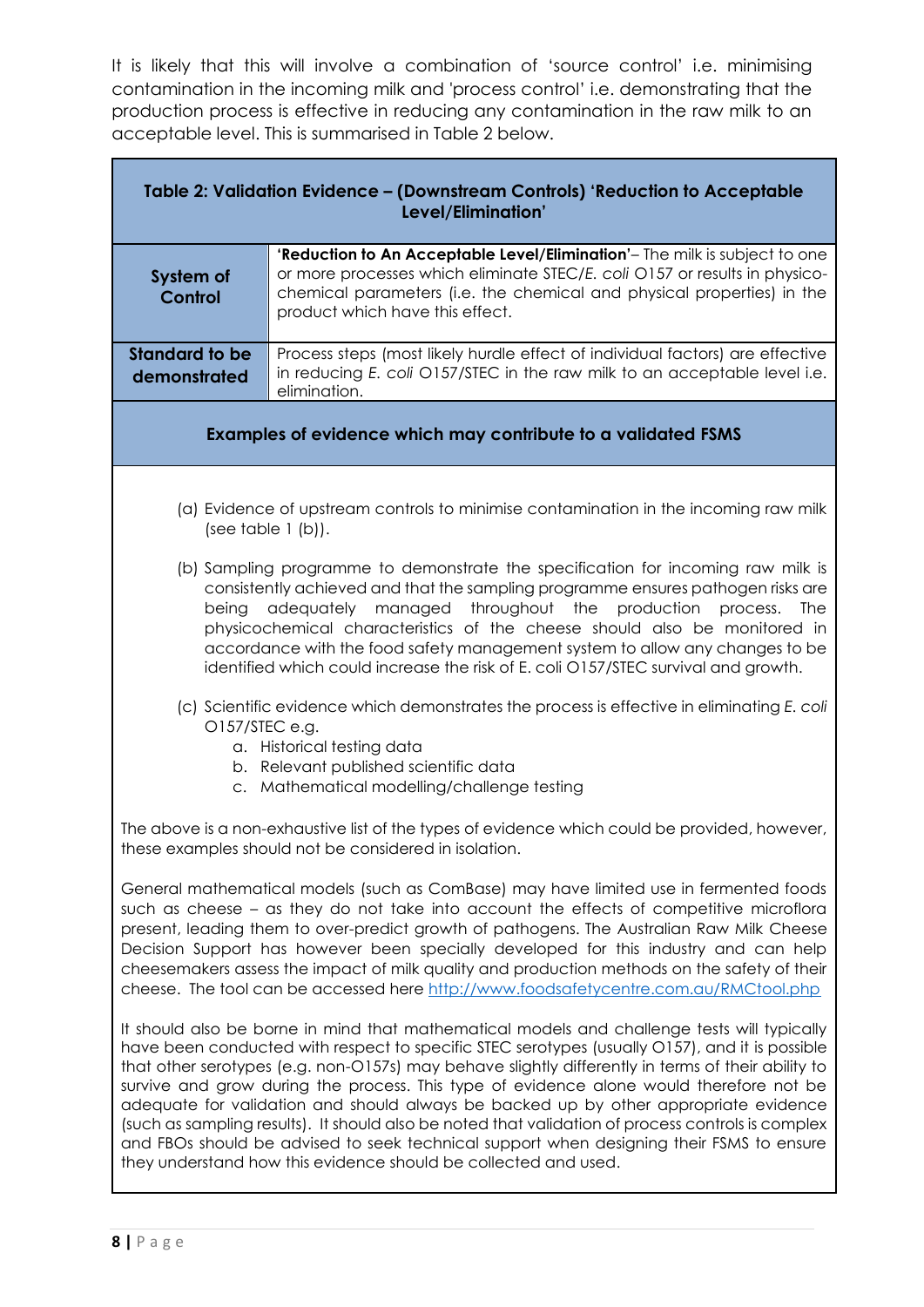Whilst there is a requirement for FSMSs to be validated, it is recognised that, in the case of production of cheese from unpasteurised milk, knowledge gaps currently exist which may result in FBOs being unable to achieve the standards outlined above.

FSS and Local Authorities will continue to work in collaboration with industry with the aim of filling these knowledge gaps. However, in the interim it is considered appropriate to allow production to continue where the FBO can demonstrate that (a) industry best practice is applied; (b) is supported by a comprehensive sampling programme and (c) compliance with Regulation (EC) 852/2004 is currently demonstrated. Further guidance on these is provided in sections 2.2 and 2.3. Essentially this will result in a combination of source controls and process controls, with verification sampling at key points for indicator organisms and/or pathogens. The inherent variability in the cheesemaking process, and absence of defined critical control points means that full validation will not be achievable in many cases. This guidance is therefore intended as a pragmatic approach which will allow Local Authority enforcement officers to assess due diligence by FBOs, accepting that there will always be an element of residual microbiological risk associated with raw milk cheeses compared to other ready to eat products. It is also important to highlight that responsibility for the safety of final products placed on the market sits squarely with the FBO, and the role of the enforcement officer is to ensure that there is evidence that the FSMS is operating effectively.

In such cases the FSMS will still require to be fully documented in accordance with Regulation (EC) 852/2004, Article 5. Therefore, if the FBO is unable to demonstrate full compliance with either of the relevant standards of evidence detailed in Tables 1 or 2, the general validation requirements outlined in Annex 1 and Table 3 will still require to be included as part of the FSMS.

## **2.2 Industry Best Practice**

The *European Guide for Good Hygiene Practices in the Production of Artisanal Cheese and Dairy Products* and the Specialist Cheesemakers Association *Assured Code of*  **Practice** provide detailed guidance on raw milk production and the cheese production process. It is expected that FBO's will be familiar with these documents and will have implemented the controls outlined in them.

It is recognised that there may be scenarios where compliance with specific aspects of these documents is not practical, justified or necessary. Where this is the case, the justification for deviation from industry best practice should demonstrate that it is of a comparable standard and be agreed with the enforcement officer and documented.

## **2.3 Sampling**

Guidance on sampling plans for hygiene indicator organisms and STEC/*E. coli* O157 is provided in Annex 2. These recommendations are in addition to the legal requirement for FBOs to ensure that their sampling plan allows them to demonstrate compliance with Regulation (EC) 2073/2005 on The Microbiological Criteria for Foodstuffs.

Effective interpretation of sample results is critical, particularly in relation to generic *E. coli* and STEC. It is therefore important that the sampling plan for the establishment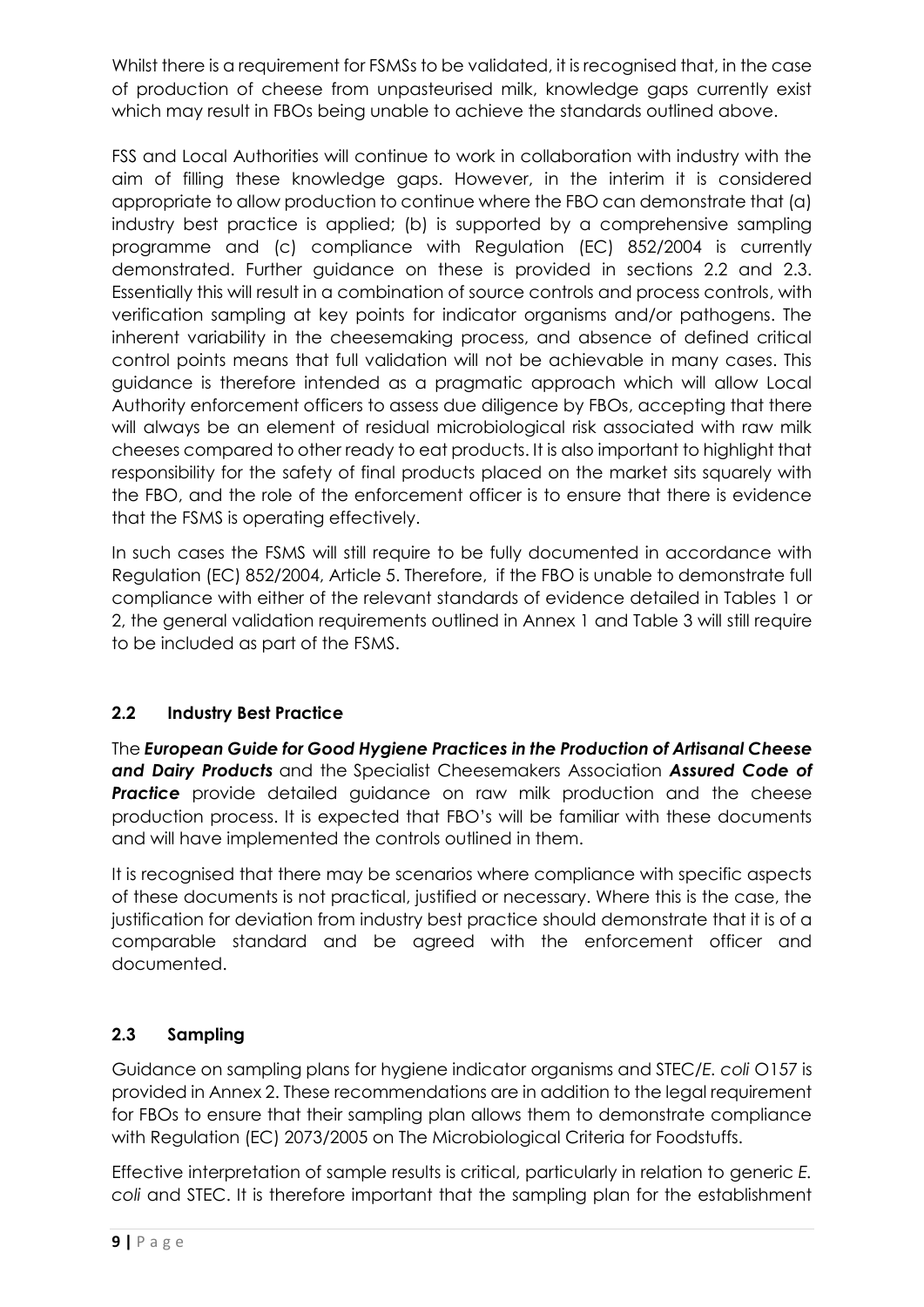identifies procedures to be followed in the event of presumptive or confirmed results to allow for an effective, proportionate and risk based response.

Guidance on the interpretation of STEC results can be found in Annex 3 Officer Resources.

## **2.4 Traceability**

It is essential that traceability systems are in place to allow the relevant batches to be identified and isolated effectively and as soon as possible<sup>3</sup> in the event that a breakdown in the FSMS is identified e.g. unsatisfactory results, process failure which requires a product withdrawal or recall to be initiated. To minimise the scale of any recall to affected batches only requires an effective internal traceability system to be implemented.

For the purpose of product recall or withdrawal, traceability requirements in accordance with Regulation EC 931/2011 requiring the following information to be supplied to the FBO to whom the food is supplied and to the competent authority on request shall be provided:

- a) An accurate description of the food;
- b) The volume or quantity of the food;
- c) The name and address of the FBO from which the food has been dispatched;
- d) The name and address of the consignor (owner) if different from the FBO from which the food has been dispatched;
- e) The name and address of the FBO to whom the food is dispatched;
- f) The name and address of the consignee (owner), if different from the FBO to whom the food is dispatched;
- g) A reference identifying the lot, batch or consignment, as appropriate; and
- h) The date of dispatch.

The information above (a) to (h) shall be updated on a daily basis and kept at least available until it can be reasonably assumed that the food has been consumed.

#### **Annex 1: Validation Requirements**

<sup>1</sup> <sup>3</sup> The SFELC artisan cheese group considers that the provision of traceability information within 4 hours of being requested would be appropriate in this case, in line with industry standards.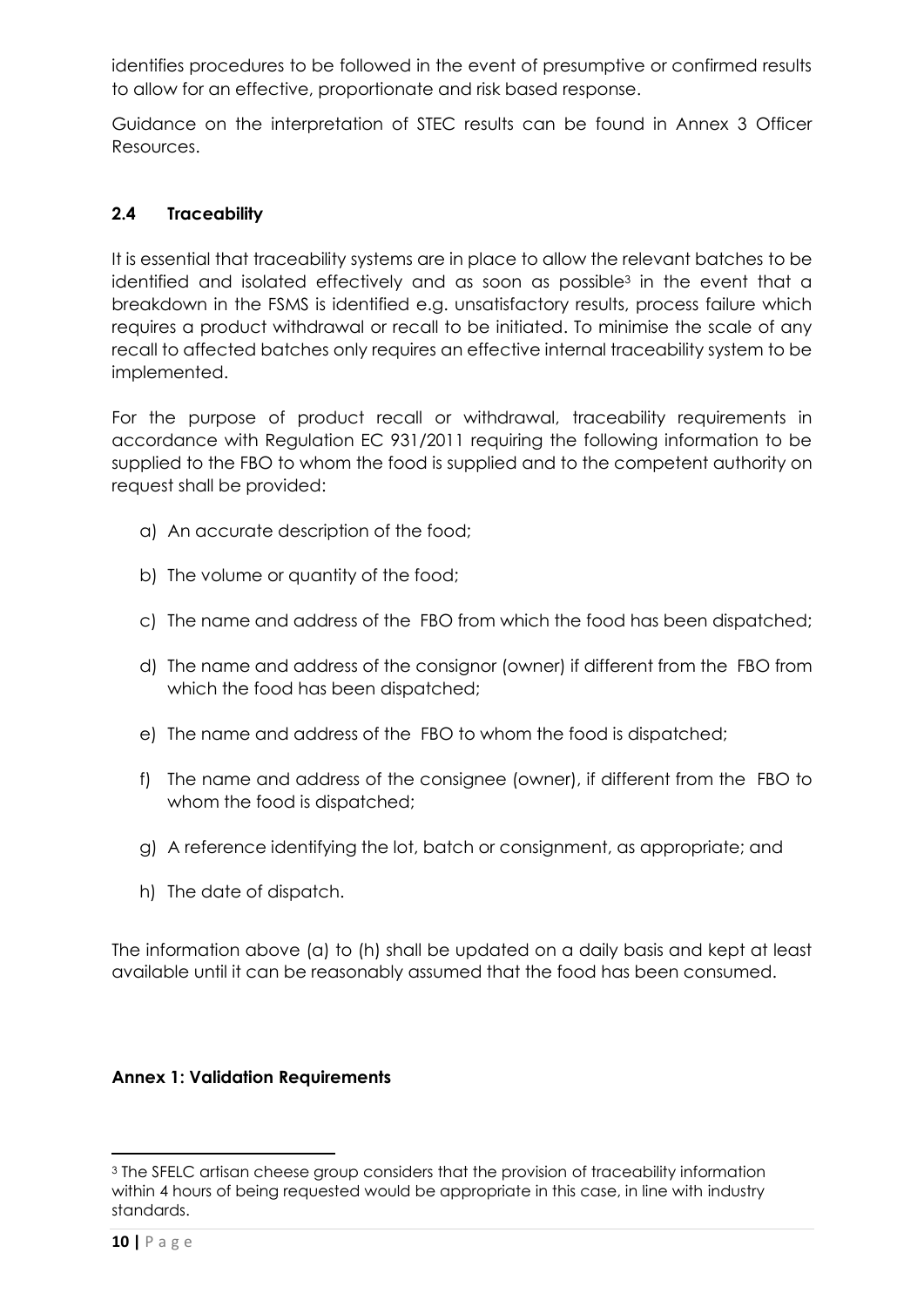The FSMS for the production of raw milk cheeses should take account of the following key factors which can impact on microbiological safety:

- microbiological quality of raw milk
- rate and degree of the acidification step
- temperature and time of curd cooking
- temperature and time of maturation
- physico-chemical changes through production
- prevention of recontamination from the processing environment

The ability of pathogens to survive and/or grow in cheese is also dependent on the physico-chemical characteristics of the cheese (pH, salt content, water activity and the concentration of organic acids, primarily lactic acid).

In order to be able to demonstrate that their FSMS is effective in controlling the risks of STEC and other pathogens, FBOs should be required to demonstrate the following:

- that all possible steps have been taken to ensure the raw milk does not become contaminated with faecal pathogens
- that they understand how the intrinsic physico-chemical characteristics of the cheese affect the ability of pathogens to grow and survive
- that the process controls are effective in minimising the risk of STEC being present in the end product

When assessing the evidence used to validate a FSMS enforcement officers should refer to the Codex Alimentarius ['Guideline for the Validation of Food Safety Controls'](http://www.fao.org/fao-who-codexalimentarius/sh-proxy/en/?lnk=1&url=https%253A%252F%252Fworkspace.fao.org%252Fsites%252Fcodex%252FStandards%252FCAC%2BGL%2B69-2008%252FCXG_069e.pdf) document (reference CAC/GL 69-2008).

Further details of the type of specific evidence required to support validation of microbiological safety controls for raw milk cheese production are provided in Table 3.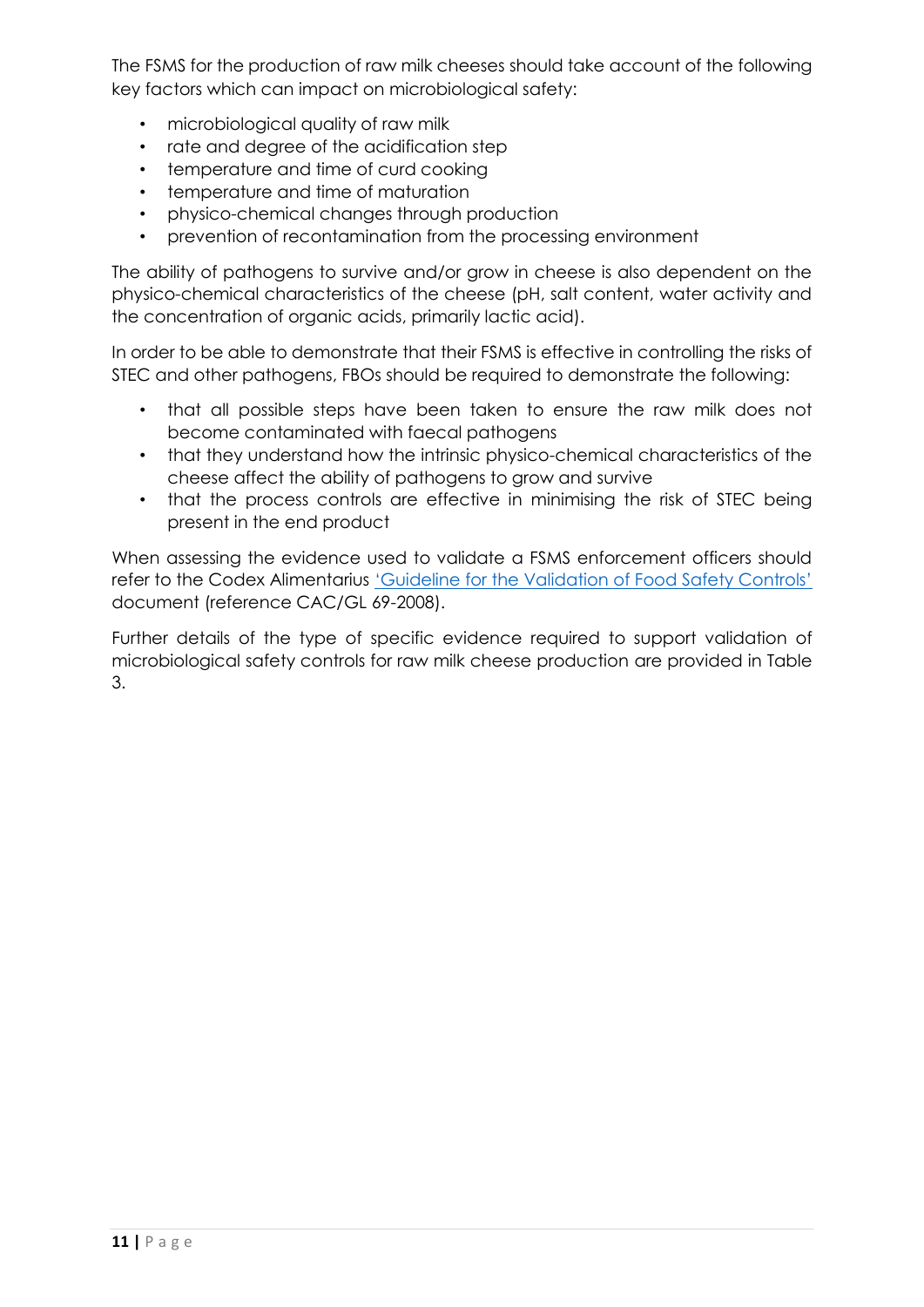#### **Table 3: General Validation Requirements**

- Evidence that the FBO has identified STEC/*E. coli* O157 as a potential hazard and has undertaken an evaluation of the risks associated with this hazard. Further guidance on methodology that can be used for hazard analysis and risk evaluation can be found in the *Commission Notice OJEU C278* as referenced in Annex 3: Officer Resources.
- Process Flow Diagram and FSMS plan which is relevant for **each** product. In cases where different types of cheese are made using the same ingredients and recipes, it may be appropriate for businesses to use the same process flows. However consideration should always be given to the need for separate FSMS plans for different types of artisan cheeses based on the nature and characteristics of each product.
- Detailed product descriptions which include the physico-chemical characteristics of **each** product at appropriate points throughout the production process and in the finished product. Particular regard should be given to pH at the acidification stage, salt content and water activity.
- FSMS includes controls upstream at raw milk supplier and distribution, transport and storage.
- Specification for incoming raw milk with evidence that the specification is being met through testing records.
- Records of audits of milk production holdings.
- The FBO must understand and document the controlling factors which contribute to the safety of their product. In reality these are likely to include both source controls and process controls.
- Evidence that the FBO is following industry best practice.
- Sample results to demonstrate consistency of the physico-chemical parameters throughout production<sup>4</sup> .
- A traceability system in place which, in the event of unsatisfactory results, allows the relevant batch to be identified and isolated quickly and effectively. To minimise the scale of any recall to only the affected batch requires an effective internal traceability system to be implemented.

<sup>4</sup> Routine testing for pH, water activity and salt content should always be undertaken to demonstrate that the process is operating consistently and no changes occurred that could affect microbiological quality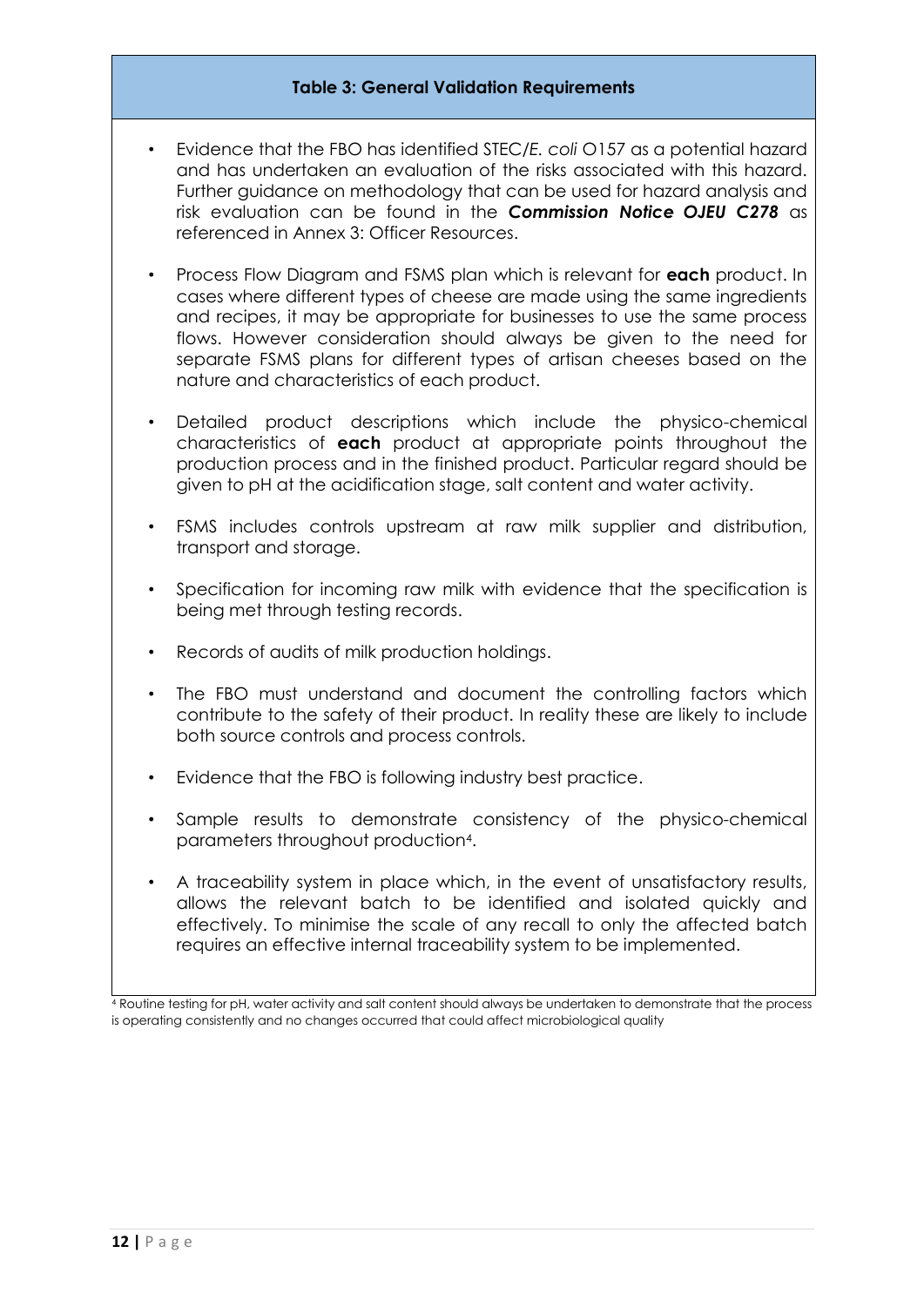## **Annex 2: Suggested sampling plans which FBOs can use to assist in the verification of controls for STEC contamination in the production of raw milk cheeses**

| Product                  | Frequency <sup>1</sup>                                                                  | Sample <sup>2</sup>                                                                                                                                 | Micro-organism                               | <b>Purpose</b>                                                                                                                                                      | Satisfactory                                                                                                                           | <b>Borderline</b>           | <b>Unsatisfactory</b>       |
|--------------------------|-----------------------------------------------------------------------------------------|-----------------------------------------------------------------------------------------------------------------------------------------------------|----------------------------------------------|---------------------------------------------------------------------------------------------------------------------------------------------------------------------|----------------------------------------------------------------------------------------------------------------------------------------|-----------------------------|-----------------------------|
| <b>Incoming Raw milk</b> | Every batch of<br>incoming raw milk <sup>1</sup>                                        | Sample which is<br>representative of<br>the batch <sup>2</sup><br>Milk filter, or<br>sample which is<br>representative of<br>the batch <sup>2</sup> | Generic E. coli                              | To verify that<br>hygiene controls at<br>milking are being<br>applied<br>consistently                                                                               | $<$ 20 cfu/ml                                                                                                                          | 20-≤100 cfu/ml <sup>6</sup> | $>100$ cfu/ml <sup>6</sup>  |
|                          | Minimum 2 samples<br>month (rolling<br>geometric average)                               |                                                                                                                                                     | Aerobic colony<br>count at 30°C <sup>3</sup> |                                                                                                                                                                     | <10,000 cfu/ml                                                                                                                         | <b>NA</b>                   | ≥10,000 cfu/ml <sup>6</sup> |
|                          | At an appropriate<br>risk based<br>frequency in<br>accordance with<br><b>FSMS</b>       |                                                                                                                                                     | E. coli O157/STEC5                           |                                                                                                                                                                     | Not detected                                                                                                                           | <b>NA</b>                   | <b>Detected</b>             |
| Curd                     | At an appropriate<br>risk based<br>frequency in<br>accordance with<br><b>FSMS1</b>      | Sample which is<br>representative of<br>the batch <sup>2</sup>                                                                                      | E. coli O157/STEC                            | As an alternative or<br>supplementary<br>check to verify that<br><b>STEC</b><br>contamination is<br>not being<br>introduced to<br>processing via the<br>milk supply | Not detected                                                                                                                           | <b>NA</b>                   | <b>Detected</b>             |
| <b>End Product4</b>      | At an appropriate<br>risk based<br>frequency in<br>accordance with<br>FSMS <sup>1</sup> | Sample which is<br>representative of<br>the batch <sup>2</sup>                                                                                      | Generic E. coli                              | To verify hygiene<br>controls during<br>processing and<br>maturation                                                                                                | Routine monitoring results consistent with type of cheese.<br>A target level of <100 cfu/g is considered to be achievable <sup>7</sup> |                             |                             |
|                          | Frequency sufficient<br>to verify<br>compliance with<br>FSMS <sup>1</sup>               | Sample which is<br>representative of<br>the batch <sup>2</sup>                                                                                      | E. coli O157/STEC                            | To verify the safety<br>of end product                                                                                                                              | Not detected                                                                                                                           | <b>NA</b>                   | <b>Detected</b>             |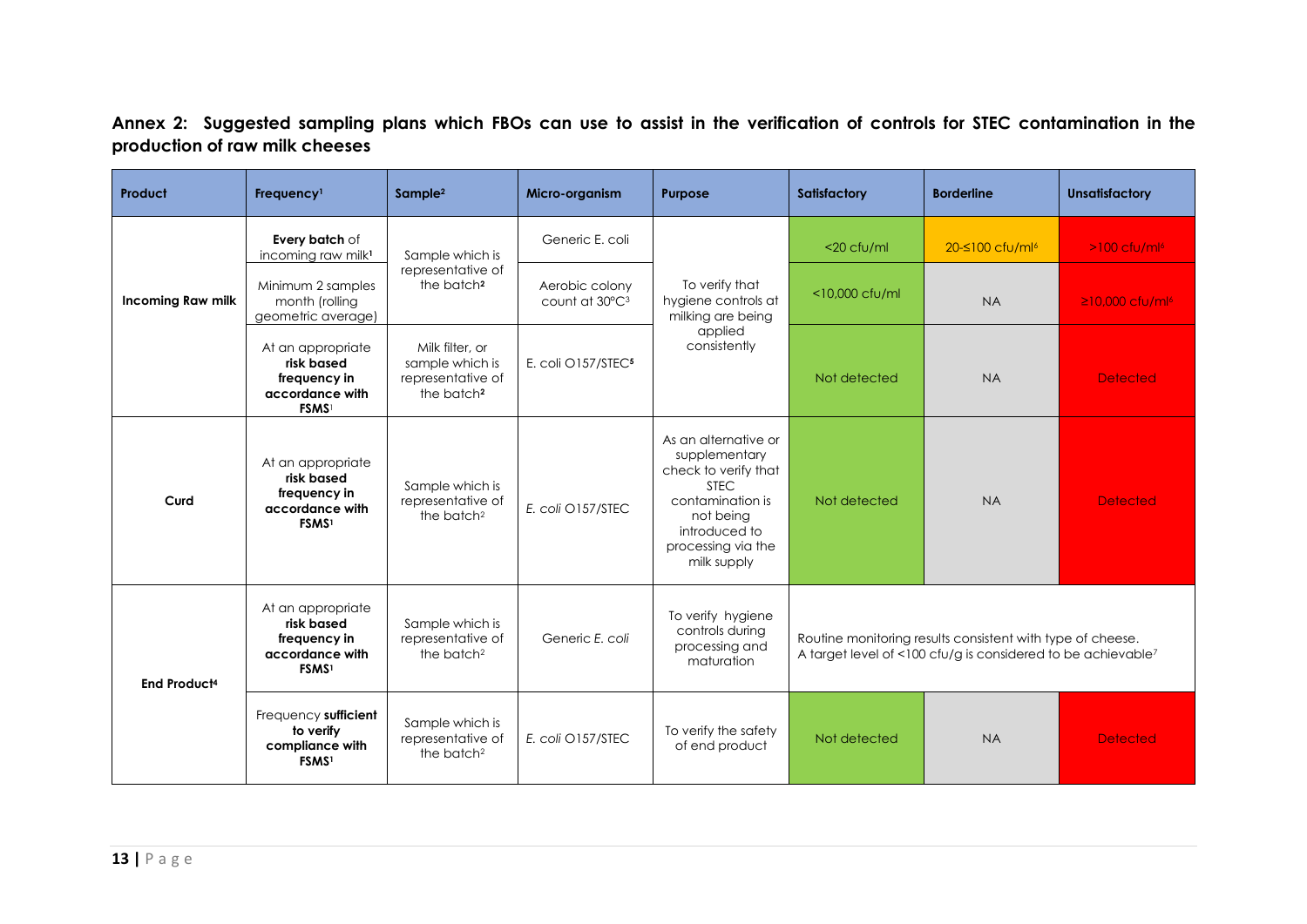#### **Notes on sampling and interpretation of test results**

1. Enforcement officers should assess the appropriateness of the sampling frequency set by an FBO on a case-by-case basis. Monitoring and trend analysis should be undertaken with reference to established legislative standards/guidelines including the SCA Approved Code of Practice.

With regard to sampling for STEC/*E. coli* O157, frequency will depend on a number of factors including the strength of evidence for robust hygiene controls at milking and results of previous sampling programmes. Establishing an appropriate riskbased sampling frequency will require FBOs to build up a data set which demonstrates, over a suitable period of time, that generic *E. coli* levels are consistently within recommended limits and that the risks of STEC/*E. coli* O157 contamination have been minimised. This may initially require testing to be undertaken on every batch of raw milk and all appropriate stages of each production line for a sufficient period of time to capture a robust dataset which takes account of factors which could impact on contamination such as seasonality, change in milk supplier or herd management practice.

FBOs may be able to justify reducing the sampling frequency if historical results demonstrate that their hygiene controls are operating consistently and effectively. Thereafter, the need for increased pathogen checks should always be considered when the results of generic *E. coli* show trends which are indicative of an increased risk of contamination with faecal pathogens (i.e. when an upward trend or spike is detected).

- 2. When determining representative sample size FBOs should consider relevant sources of information including their scientific laboratory and ISO 707:2008 Milk and Milk Products – Guidance on Sampling.
- 3. Aerobic colony count results should be considered as a rolling geometric average over a two month period. Guidance on this is referenced in Annex 3: Officer Resources
- 4. With regard to EPT, all FBOs should be testing end product for generic *E. coli* and STEC/*E. coli* O157 at a frequency which is appropriate to the scale and type of cheese production, and which also takes account of any adverse results identified earlier in the process.

It should be noted that EPT alone is not sufficient validation that process controls eliminate STEC/*E. coli* O157. Evidence should be provided that the process controls in place (including hygiene controls throughout the process, and physicochemical conditions during maturation) are capable of either preventing STEC/*E. coli* O157 contamination, and/or ensuring it does not survive and grow.

5. At the time of writing this guidance, testing methods covering all STEC strains are not widely available, and therefore checks for *E. coli* O157 (and, where possible, other known serotypes) may be accepted. For producers who are able to employ STEC testing using molecular methods (PCR or whole genome sequencing), positive results are interpreted as the identification of a *stx* gene in an isolated *E. coli* cell.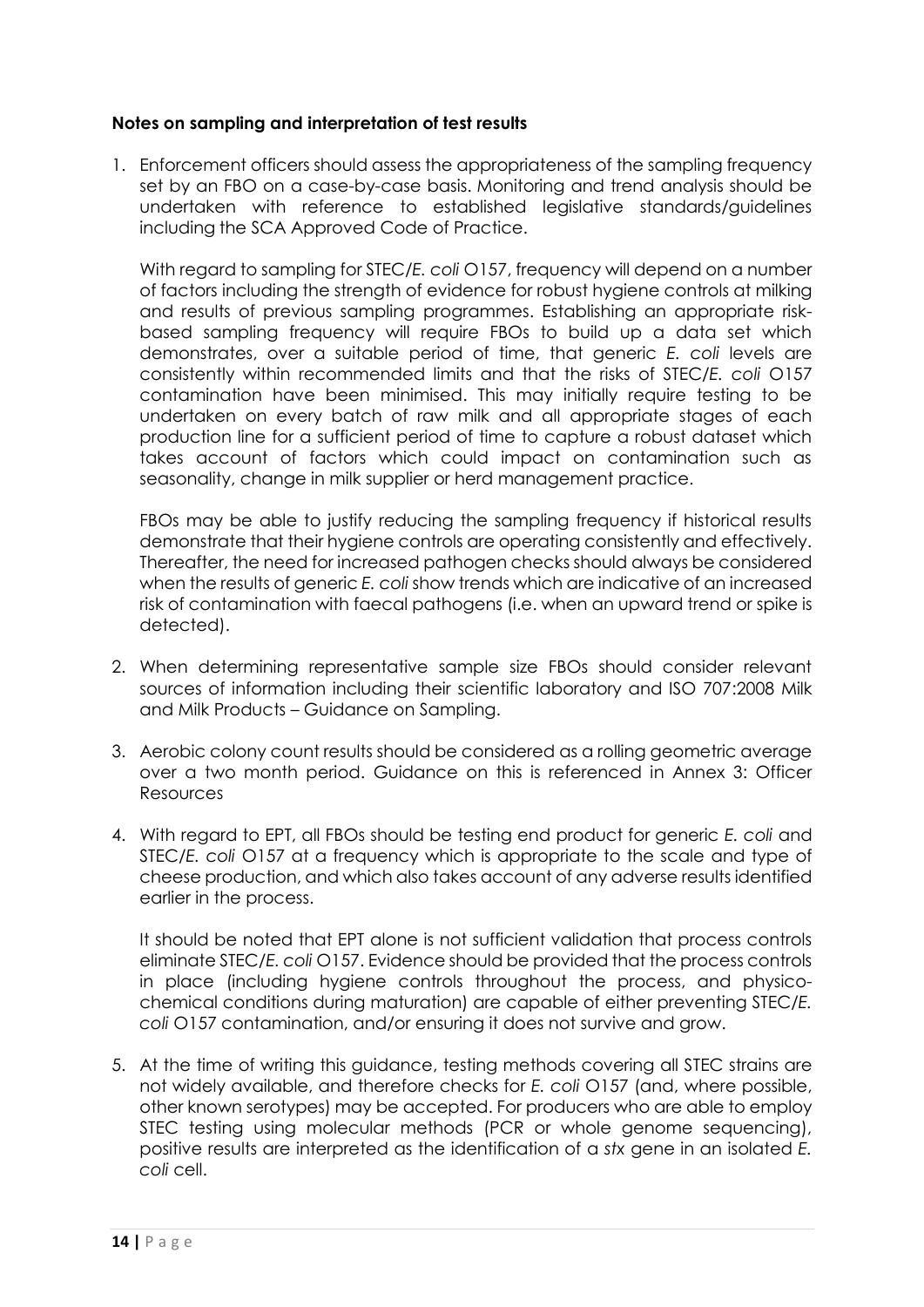6. Actions to be taken by the FBO when adverse results are identified through testing of the raw milk supply.

The actions outlined below are generic examples which may be implemented by an FBO in the event of borderline or unsatisfactory results for raw milk. The corrective actions to be taken by the FBO in such scenarios should be clearly identified in their FSMS.

#### Unsatisfactory results for STEC/*E. coli* O157 (i.e. detected) in raw milk supply

- If possible, milk should be discarded or diverted for pasteurisation or heat treatment capable of eliminating STEC. If cheese production has already started, product should not be placed on the market, unless the FBO can provide robust evidence that process capability is validated i.e. control measures later in the process are capable of eliminating STEC/*E. coli* O157.
- Premises and equipment to be cleaned and disinfected using BS EN 1276/BS EN 13697 compliant chemicals, effectiveness being verified by use of environmental swabs.
- Conduct increased testing of other batches processed since failed sample taken.

#### Borderline/Unsatisfactory results for generic *E. coli* in raw milk supply

- Investigation of milk supply to ensure hygienic conditions up to the point of sampling. This should include a thorough review of production hygiene and cleaning.
- Identification of potential hygiene issues and sources of contamination with appropriate action taken where necessary.
- Effective cleaning regimes in place to prevent cross contamination.
- Sampling of cheese produced from the affected batch of milk supply to ensure pathogen results are satisfactory.
- Action should be proportionate to the levels detected, taking into account previous results.
- 7. The FBO's FSMS should identify the corrective actions to be taken in the event that elevated levels of generic *E. coli* (specified by the FBO) are detected in finished product. This may include further pathogen testing and root cause analysis.

#### FBO responsibility to self-report food suspected as not meeting food safety requirements

Food businesses should be reminded that they have a responsibility to notify their local authority where they believe that they may have produced, processed, manufactured or distributed food that does not comply with food safety requirements. There is an expectation therefore, that FBOs will inform their local authority where cheese is being produced with milk that has returned unsatisfactory results or where product being produced is out with the physicochemical parameters specified as critical controls in the product manufacture.

#### **Annex 3: Officer Resources**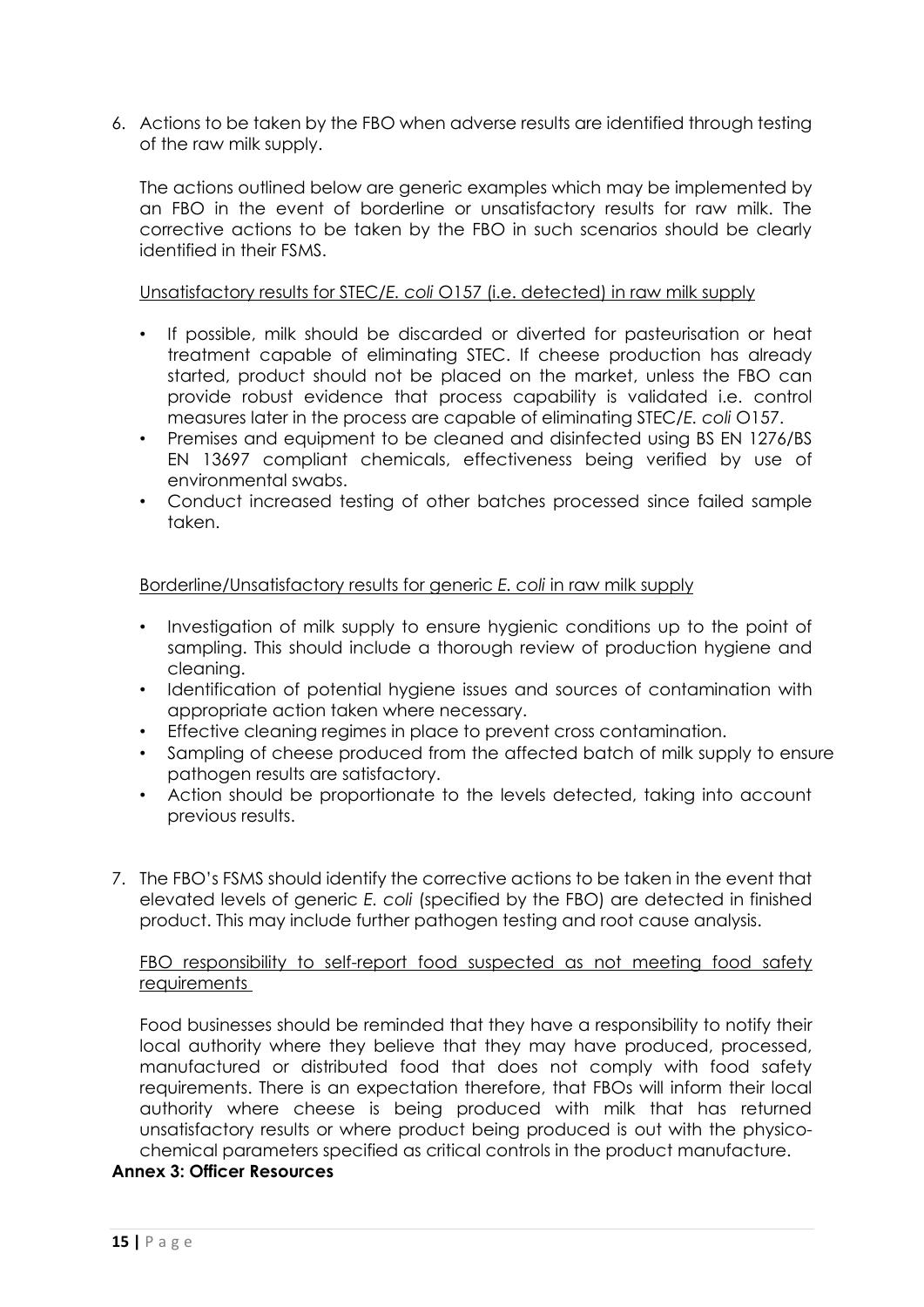## **HACCP**

[OJEU C278 Commission Notice](https://eur-lex.europa.eu/legal-content/EN/TXT/PDF/?uri=OJ:C:2016:278:FULL&from=EN) on the implementation of food safety management systems covering prerequisite programmes (PRPs) and procedures based on the HACCP principles, including the facilitation/flexibility of the implementation in certain food businesses.

Codex Alimentarius ['Guideline for the Validation of Food Safety Controls'](http://www.fao.org/fao-who-codexalimentarius/sh-proxy/en/?lnk=1&url=https%253A%252F%252Fworkspace.fao.org%252Fsites%252Fcodex%252FStandards%252FCAC%2BGL%2B69-2008%252FCXG_069e.pdf) document reference CAC/GL 69-2008

## **STEC**

[UK Working Policy on Detection of STEC in Food by Official Controls and Food Business](http://www.foodstandards.gov.scot/downloads/Draft_UK_Working_Policy_on_Detection_of_STEC_in_Food_August_2016_FSS_v_1_-_12_August_2016.pdf)  [Operator Sampling and Testing.](http://www.foodstandards.gov.scot/downloads/Draft_UK_Working_Policy_on_Detection_of_STEC_in_Food_August_2016_FSS_v_1_-_12_August_2016.pdf)

[Shiga Toxin Producing E. coli \(STEC\) in food.](https://acmsf.food.gov.uk/sites/default/files/acm_1191_stec.pdf) ACMSF

#### **Cheese Production**

[European Guide for Good Hygiene Practices in the Production of artisanal cheese](https://ec.europa.eu/food/sites/food/files/safety/docs/biosafety_fh_guidance_artisanal-cheese-and-dairy-products_en.pdf)  [and dairy products.](https://ec.europa.eu/food/sites/food/files/safety/docs/biosafety_fh_guidance_artisanal-cheese-and-dairy-products_en.pdf) Farmhouse and Artisan Cheese and Dairy Producers European Network (FACE; 2016)

The Specialist Cheesemakers Assured Code of Practice (Available from [The Specialist](http://www.specialistcheesemakers.co.uk/)  [Cheesemakers Association\)](http://www.specialistcheesemakers.co.uk/).

The Australian Raw Milk Cheese Decision Support Tool <http://www.foodsafetycentre.com.au/RMCtool.php>

#### **Sampling**

ISO 707:2008 Milk and Milk Products – Guidance on Sampling**.**

Fresh Produce Tool – Rolling Geometric Mean Guidance. Food Standards Scotland <http://freshproducetool.foodstandards.gov.scot/node/21880>

#### **Working Group Members:**